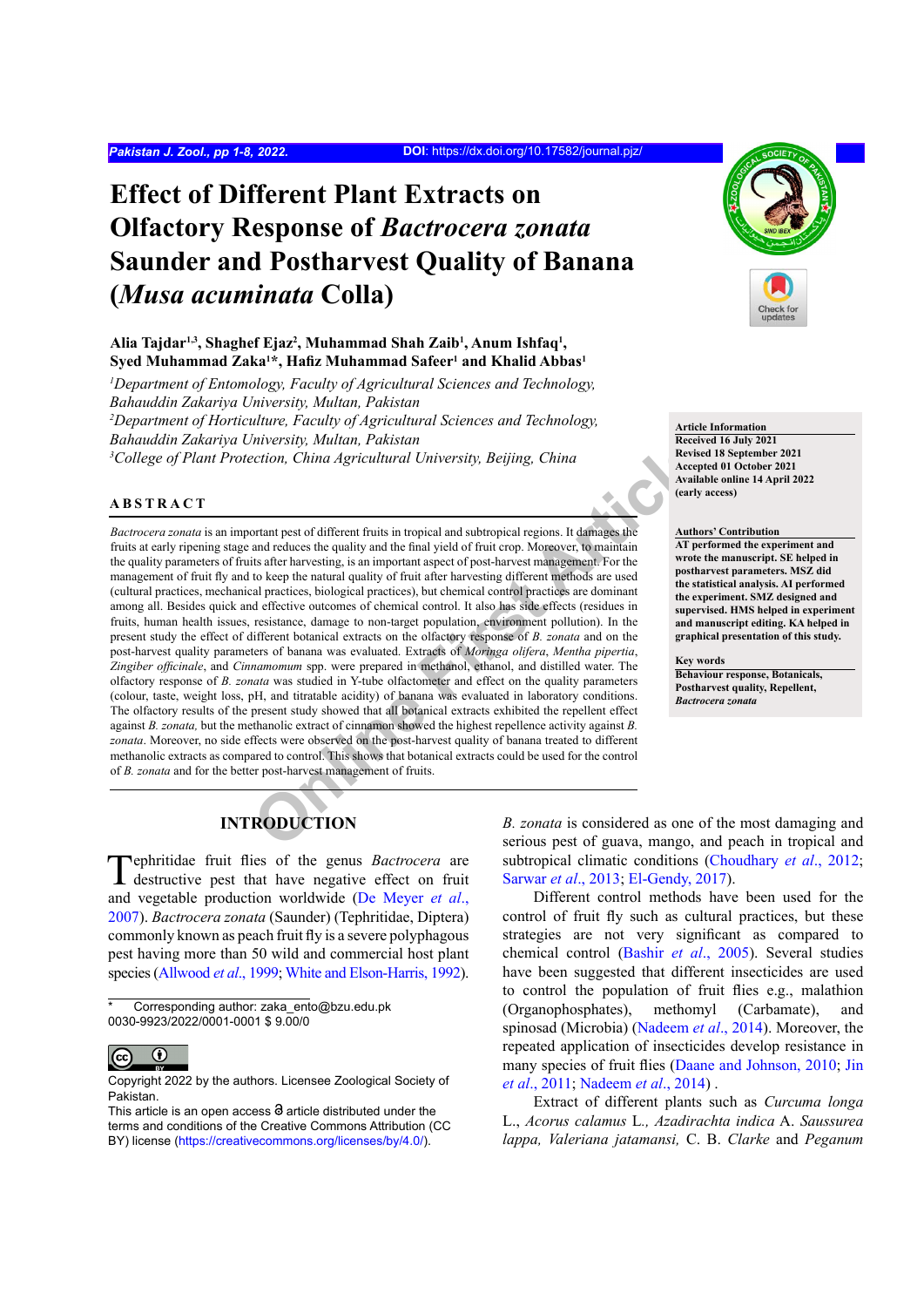*harmala* L. has been reported having the repellent, growth inhibition, and oviposition deterrent effect against *B. zonata* ([Naheed](#page-6-5) *et al*., 2004; [Rehman](#page-7-2) *et al*., 2009). Acetone extract of yellow kaner, *Thevetia peruviana* (Pers.) K. Schum, datura*, Datura alba* (Nees) and chloroformed extract of sufaida, *Eucalyptus camaldulensis* (Dehnh) have the impact of repulsion and oviposition deterrence against *B. zonata* (Ilyas *et al*[., 2017](#page-6-6)). Moreover, [Siddiqi](#page-7-3) *et al*[. \(2006\)](#page-7-3) have reported strong growth inhibition and repellence effect against *B. zonata* of turmeric plant extract extracted in acetone, ethanol, and petroleum ether ([Siddiqi](#page-7-3) *et al*[., 2006\)](#page-7-3).

**EXECUTE THOIS**<br>
Sect al., 2021). A 12-watt<br>
reco-frie[n](#page-6-10)dly, and less chance of<br>
taxe a light source between the two<br>
text in fruit flies (Campos *et al.*, 2017).<br>
<br> **Altarential taxe from the offect of**<br> **Altarential taxe** However, there is a need to develop safer and reliable methods for the control of fruit flies globally. The use of botanicals as alternative control measure is considering to be more reliable, eco-friendly, and less chance of resistance development in fruit flies (Campos *et al*., 2019; [de Oliveira](#page-6-7) *et al*., 2014; Isman, 2006; Khan *et al*., 2017). The aim of present study was to determine the effect of different botanical extracts (horse radish tree, *Moringa olifera* (Lam), peppermint*, Mentha pipertia* (Linnaeus), ginger, *Zingiber officinale* (Linnaeus), and cinnamon, *Cinnamomum* spp. on the olfactory response of *B. zonata* and on the quality parameters of banana fruits.

### **MATERIALS AND METHODS**

#### *Insect collection and rearing*

Guava infested with *B. zonata* were collected from the fruit and vegetable market (Sabzi Mandi) Multan. Fruits collected from market were kept in plastic bowls  $(14\times14\times7cm)$  for pupation and employed a period of two weeks for pupation. Pupae were sieved and placed in cage (46×46×52 cm). The adults of *B. zonata* were reared on artificial diet as described by Khan (2013). A cotton swab soaked in diet solution (sugar, water and yeast) was offered to adult flies and a cotton swab soaked in water given to adult flies as a moisture source. For oviposition fresh bananas were provided to adult flies. *Bactrocera zonata* was reared under laboratory conditions at 26±2°C and  $65 \pm 5\%$  RH.

#### *Plant material source and extract preparation*

*Mentha piperita* (peppermint) leaves and *Zingiber officinale* (ginger) root were purchased from the fruit and vegetable market There were no significant (P=0.981) differences observed among the control and the treated fruits until the 8th day of storage duration and *Cinnamomum*  spp. (cinnamon) bark was purchased from the grain market Multan (Pakistan). *Moringa olifera* (moringa) leaves and bark were collected from the Bio-park of Bahauddin Zakariya University, Multan (Pakistan). The extracts were prepared in different solvents (methanol, ethanol, and distilled water) by following the method as described by Ohia *et al*[. \(2013\)](#page-7-4).

#### *Olfactometer bioassay*

The response of flies to plant extract vs control bananas was evaluated in a Y-tube olfactometer. The olfactometer was made of a glass with 2.5 cm diameter, 22 cm long base, and 21 cm long arms ([Abbas](#page-5-3) *et al*., 2021). Mix (male and female) population of *B. zonata* was used in the choice test. Arms of the olfactometer were connected to different odour sources via Teflon tube. Purified air was passed through an air pump  $(8 \text{ kPa s}^{-1})$  into each of the olfactometer arm and exited through a suction pump (Abbas *et al*., 2021). A 12-watt LED bulb was used as a light source between the two arms of the olfactometer at 24cm distance from the olfactometer. Light source was facilitating the attraction of Fruit fly.

Four flies were released at the base of olfactometer and their response was observed for 2 min. This was repeated ten times. Fruit flies entered in each arm of the olfactometer were recorded by counting. Apparatus was rinsed with the tap water and odour source was changed after each paired olfactory test.

#### *Post-harvest quality test*

Banana fruits were purchased from the fruit and vegetable market Multan 'Sabzi Mandi' (N30˚1139.2676, E71˚3058.0788). Fruits were selected carefully to make sure the uniformity in appearance (colour, shape, and size). Banana were separated from the bunch, washed with distilled water, and dried at room temperature. Banana fruit was dipped in the chlorinated water (5% NaOCl) to disinfect from any contamination for 5 min and then rinsed with distilled water and dried at room temperature (Gomez-Lopez *et al*., 2009). For experiment banana fruit was selected randomly.

#### *Treatments*

Methanolic extract exhibited the good repellence effect against fruit flies at 30% concentration as described in earlier studies ([Tajdar](#page-7-5) *et al*., 2020) , therefore, the effect of methanolic extracts was checked on the postharvest quality of banana. Banana fruits were treated with methanolic extract of *M. olifera*, *Z. officinale*, *M. pipertia*, and *C. verm*. Each treatment was replicated 3 times and each replication had 12 bananas. Treated bananas were kept in growth chamber (Panasonic) at 20°C and 70% RH. Data were collected on alternative days by selecting the three bananas from each replication of each treatment.

#### *Colour*

Changes in colour during storage and ripening stage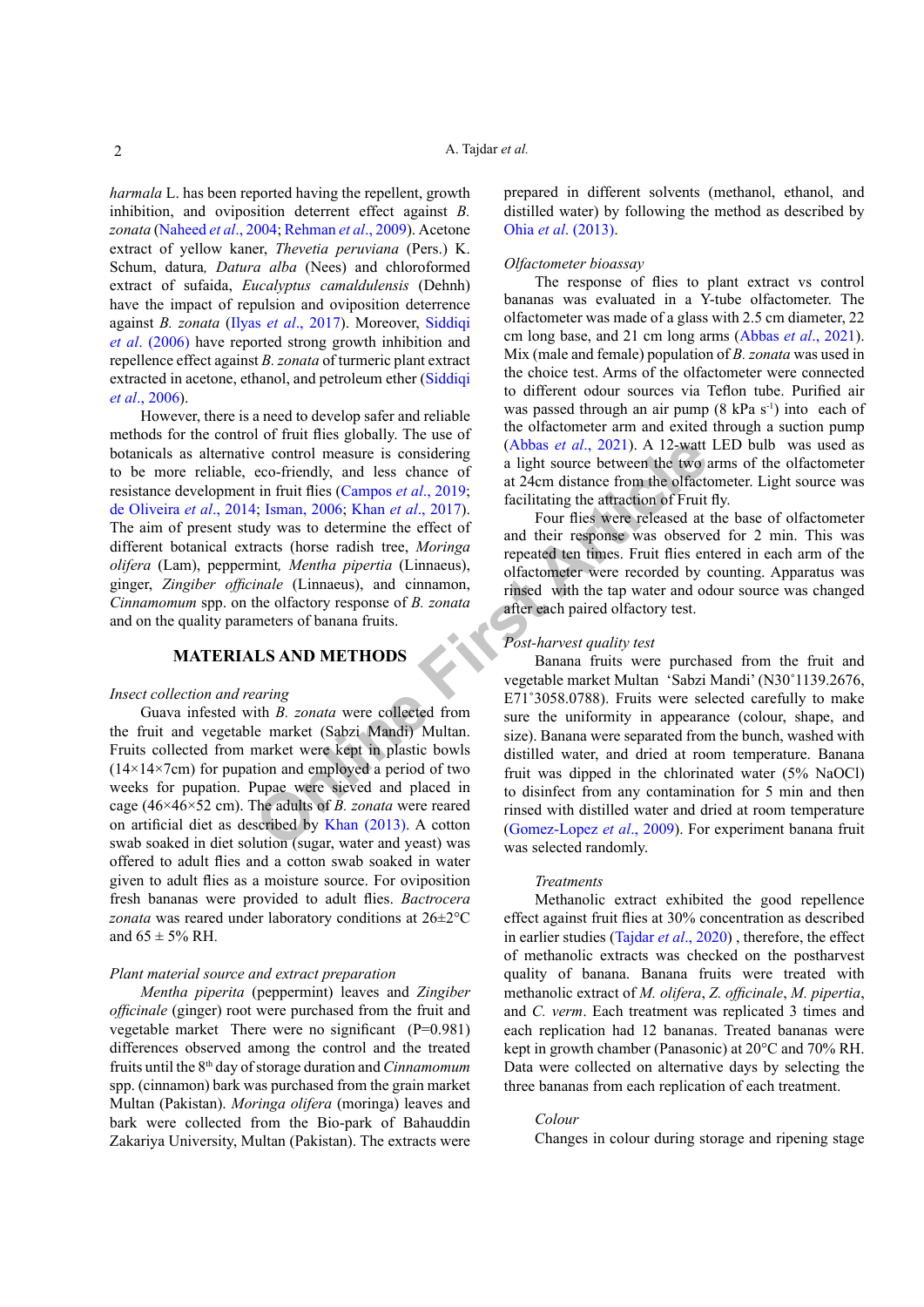was determined by using the numerical rating scale ranges 1-7 where (1 = 0 to < 10% yellow, 2 = 10 to < 30% yellow,  $3 = 30$  to < 50% yellow,  $4 = 50$  to < 70% yellow,  $5 = 70$ to< 90% yellow,  $6 = 90$  to 100% yellow and  $7 = \text{blackened}$ / rotten) as described by ([Hossain and Iqbal, 2016\)](#page-6-12).

#### *Weight loss (%)*

Wight loss of fruits was determined by weighing the fruits on each day and compared the weight of each day with initial weight (day 1 weight) ([Shrestha](#page-7-6) *et al*., 2018).

#### *pH and titratable acidity (TTA)*

The weighed amount of banana pulp was taken and diluted in the distilled water (water quantity was equal to the banana weight). Mixture was blended for 1 min until homogenized and become juicy (Liew and Lau, 2012). pH was determined by using the pH meter (Milwaukee, Mi. 180 Bench meter) (Zahoorullah *et al*., 2017). Titratable acidity was determined by following the method as described by ([Ranganna, 2011\)](#page-7-8).

#### *Taste*

Taste of fruits was determined by using the scale of 1-4 where (1= very sweet,  $2=$  sweet,  $3=$  less sweet and  $4=$ taste less) (Bico *et al*[., 2010](#page-5-4)).

#### *Data recording and analysis*

The olfactory data were analysed and compared by using a paired t-test at a 95% confidence level. The data for repellence, oviposition deterrence, and postharvest quality of banana were analysed by using one way analysis of variance (ANOVA), followed by all pair comparison tests of treatment with LSD test ( $\alpha$ =0.05). The analysis was performed through SAS v.8 statistical package (SAS institute Inc., 1999).

## **RESULTS**

Flies were given choices between volatile compounds released from the control arm and the arm having volatiles of the treated banana. In all three tests flies preferred the volatiles of control arm over the treated arm significantly. In case of banana treated with EMB, significantly  $(P=0.047, df=1)$  higher (26) numbers of flies preferred the control arm while ten numbers of flies opted the treated arm. Similar results were observed when banana treated with MMB and D.W MB was given to flies. In both tests, significantly ( $P=0.016$ ,  $df=1$ ;  $P=0.045$ ,  $df=1$ , respectively) higher (24) numbers of flies preferred the control arm while eight and ten numbers of flies selected the treated arm, respectively [\(Fig. 1A\)](#page-2-0).

In this olfactory test, flies respond to the moringa leaves extract similarly to the moringa bark extract

volatiles. When treated banana with EML was given to flies, significantly ( $P=0.049$ ,  $df=1$ ) 24 flies preferred the volatiles of the control arm while ten flies were attracted towards the treated arm. Flies exhibited similar response to the banana treated with the MML and D. W ML extracts. In both, significantly  $(P=0.047, df=1$ ;  $P=0.034, df=1$ , respectively) higher (18) number of flies attracted towards the control arm while six and eight number of flies respond to the treated arm, respectively [\(Fig. 1B](#page-2-0)).



<span id="page-2-0"></span>Fig. 1. Olfactory response Mean±SEM, n=10 of adult *Bactrocera zonata* flies towards an olfactometer arm with odour sources of A, distilled water extract of moringa bark (D.W MB), methanolic extract of moringa bark (MMB), and ethanolic extract of moringa bark (EMB). B, distilled water extract of moringa leaves (D.W ML), methanolic extract of moringa leaves (MML), and ethanolic extract of moringa leaves (EML).

Flies respond to the control arm volatiles more significantly than the arm having the volatiles of treated banana. The banana treated with EC and MC was offered to flies, significantly  $(P=0.011, df=1; P=0.001, df=1,$ respectively) 26 flies preferred the control arm while six and eight flies opted the treated arm volatiles. Likewise, significantly ( $P=0.003$ , df=1) higher number (22) of flies preferred the control arm as compared to the treated arm ([Fig. 2A\)](#page-3-0).

When olfaction was done with ginger, flies exhibited strong attraction to the control arm than the treated arm. When the banana treated with EG and MG was given to flies, significantly  $(P=0.047, df=1; P=0.016, df=1,$ respectively) higher (22) numbers of flies opted the control arm as compared to the treated arm. Similar response was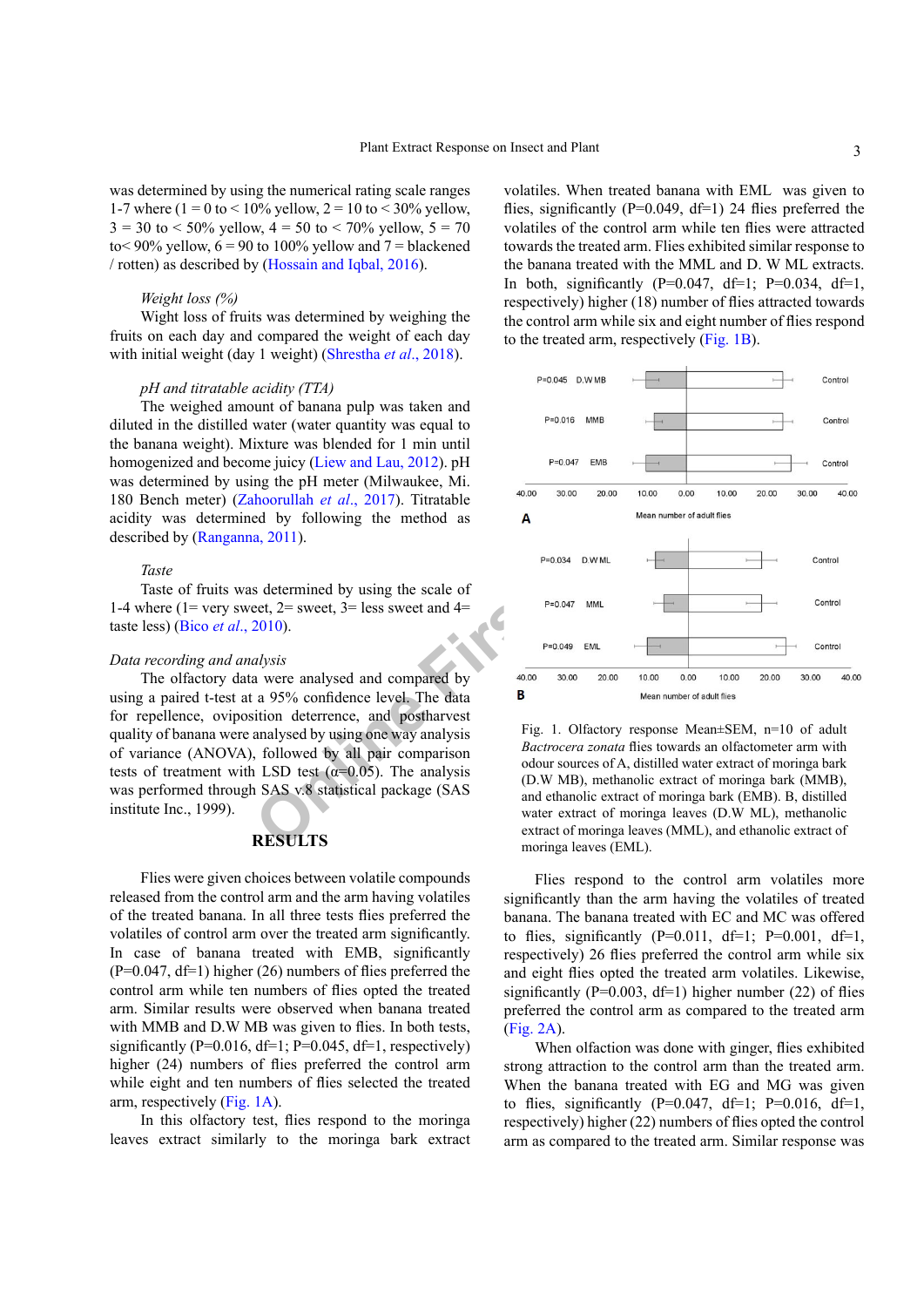exhibited by flies when the banana treated with D. W G was offered. Significantly (P=0.009, df=1) more number of flies (24) exhibited strong preference to the control arm over the treated arm ([Fig. 2](#page-3-0)B).

Olfactory results showed that comparatively more numbers of flies preferred the control arm over the treated arm. When flies were given choices between the control and the treated banana with EM and MM, significantly  $((P=0.145, df=1; P=0.034, df=1)$  higher numbers  $(22)$ and 18, respectively) of flies preferred the control arm as compared to the treated arm. Likewise, significantly  $(P=0.242, df=1)$  higher number of flies  $(20)$  preferred the control arm volatiles as compared to the treated arm volatiles [\(Fig. 2C](#page-3-0)).



<span id="page-3-0"></span>Fig. 2. Olfactory response of Mean±SEM, n=10 adult Bactrocera zonata flies towards an olfactometer arm with odour sources of A, distilled water extract of cinnamon (D.W C), methanolic extract of cinnamon (MC), and ethanolic extract of cinnamon (EC); B, distilled water extract of ginger (D.W G), methanolic extract of ginger (MG), and ethanolic extract of ginger (EG); C, distilled water extract of peppermint (D.W M), methanolic extract of peppermint (MM), and ethanolic extract of peppermint (EM).

## *Postharvest quality of banana*

#### *Colour*

The changes in colour were recorded on numerical scale ranges from 1-7, which represents the fruit's yellowness level. The value of colour scale for all untreated and treated banana gradually increased throughout the storage life, but there were no significant differences in the colour values of all the treatments on the  $8<sup>th</sup>$  day of storage was observed [\(Table I](#page-4-0)).

#### *Weight loss (%)*

In all treatments increase in weight loss was recorded in storage. There were no significant (P=0.981) differences observed among the control and the treated fruits until the 8<sup>th</sup> day of storage duration (Table I).

## *pH and titratable acidity (TTA)*

The pH and Titratable acidity (TTA) of banana fruit changes during the storage duration. In all treatments, pH of banana was increased in storage life. There were no significant differences observed in the pH of banana until the  $8<sup>th</sup>$  day of storage life. The TTA of fruit is an important aspect related with the maturation and ripening of banana. The values of TTA in banana were reduced gradually with storage duration. There were significant differences observed on the 8th day of storage life. The lowest values of TTA were observed in moringa leaves and ginger treatments, respectively, on 8<sup>th</sup> day of storage as compared to other treatments (Table I).

#### *Taste*

The taste scale is an important aspect for fruit taste evaluation related to the sweetness and sourness of the fruit. In storage life the taste scale value was increased significantly. The value of taste scale was reached to maximum in the control, moringa leaves, and peppermint, respectively, on the 6<sup>th</sup> day of storage life, but there were no significant differences observed in all treatments. Moreover, skin of fruit was ruptured on  $8<sup>th</sup>$  day of storage life, so, no data were recorded on  $8<sup>th</sup>$  day of storage (Fig. [3](#page-4-1)).

#### **DISCUSSION**

Fruits are important part of human diet and are good source of vitamins and nutrients ([Melse-Boonstra, 2020](#page-6-14)). Moreover, fruits are good source of foreign exchange and countries can earn a lot of foreign exchange by exporting different fruits (Akgüngör *et al*., 2002). Orient to the fruit's importance, different control measures were designed and used for the management of pests as well as to increase the shelf life of fruits. In all control practices, chemical control was dominant in both pest management and shelf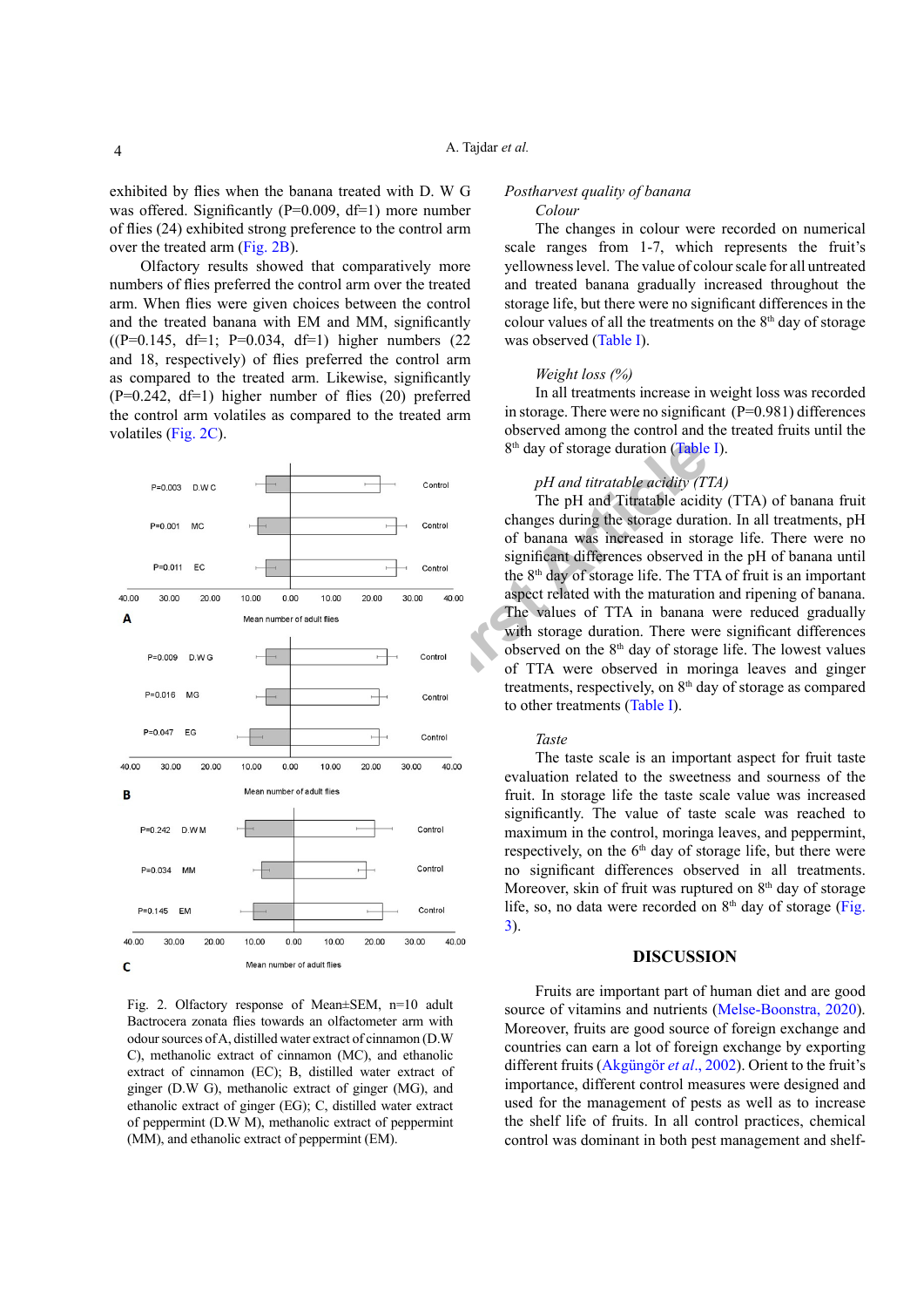life enhancement of fruits. Besides quick control, chemical control has side effects (pest resistance, chemical residues in fruits, human health issues, environmental pollution, etc.) (Wojciechowska *et al*., 2016). Therefore, in the present study, the role of plant extract in pest management and enhancement of fruit shelf life was evaluated. Moreover, the effect of different plant extracts on the olfactory response of *B. zonata* adults was assessed. Plants have potential to control insect pests and can effectively be used as eco-friendly insecticides for the control of pests.



<span id="page-4-1"></span>Fig. 3. Effect of different treatments on the taste development of banana in storage life. Bars with similar letters are non-significant  $(P=0.05)$  and bars with same colour are representing same analysis.

The olfactory results of the present study revealed that methanolic extracts of *M. olifera* leaves and bark*, Z. officinale, M. pipertia* and *C. verm* have repellent effect on *B. zonata* adults*.* The cinnamon extract exhibited the highest repellency against *B. zonata* adults in all type of solvents. Extracts prepared in methanol were more repellent as compared to other solvents this could be due to that methanol has capacity to extract those compounds from plants which are repellent to insects. In accordance with Nathan *et al*[. \(2006\)](#page-7-9) and Prabhu *et al*. (2011), who recorded that methanolic extract of *Melia azedarach* and moringa showed the highest repellency to *Anopheles stephensi* (Liston). [Muryati](#page-6-15) *et al*. (2012) studied that

**Par[t](#page-5-5)icular Constrained Constrained School (First Arbonson Constrained Constrained Constrained Constrained Constrained Constrained Constrained Constrained Constrained Constrained Constrained Constrained Constrained Constra** methanolic extract of citronella grass had no repellent effect against Carambola fruit fly this may be due to the difference in fruit fly species and plant used for extract preparation. However, [Palanikumar](#page-7-11) *et al*. (2017) recorded that methanolic extract of *Callistemon citrinus* (Myrtaceae) leaf possessed the larvicidal potential against mosquito *Aedes aegypti*. Likewise, [Hossain and Khalequzzaman](#page-6-16) [\(2018\)](#page-6-16) studied that methanolic extract of *Azadirachta indica* A. have repellent effect while methanolic extract of sweet guard exhibited the oviposition deterrence effect against *Bactrocera cucurbitae* (Coquillett). [Maduagwuna](#page-6-17) *et al*[. \(2020\)](#page-6-17) recorded that the methanolic extract of Caryota no (CN) seeds caused non-significant decrease in total protein levels, AChE activity, negative geotactic behaviour and fecundity of *Drosophila melanogaster*. The methanolic extract may have compound which repel the dipteran pests such as flies and mosquitoes. Moreover, Ayalew (2020) studied that ethanolic extract of *Lantana camara* exhibited the highest repellency against *Sitophilus zeamais* than methanolic extract. The difference in repellency effect to pests could be due to the difference in solvents and their efficiency to extract compounds from different plants. Moreover, this could be due to the difference in pest species and their response to different extracts.

In the current study the effect of methanolic extracts on different physical and chemical properties of banana was evaluated. There were no significant differences observed in the physical and chemical properties of treated and untreated banana ([Table I\)](#page-4-0). The colour of fruit is an important parameter which indicates the fruit ripening stage and shows that fruit is fit for consumption. The values of colour scale were increased gradually as days increased in storage, but in all treatments including control there were no obvious difference observed in colour change of banana. The results are in accordance with [Mohammadi](#page-6-18) *et al*. (2021) who studied that there were no significant differences observed in the

<span id="page-4-0"></span>Table I. Effect of different treatments on the physical and chemical parameters of banana till the 8<sup>th</sup> day of storage **life.**

| <b>Treatment</b> | Colour           | Weight loss $(\% )$ | pН                | <b>Titratable acidity</b> |
|------------------|------------------|---------------------|-------------------|---------------------------|
| Control          | $6.63A\pm0.20$   | $10.78 A \pm 0.79$  | 5.57 A $\pm$ 0.15 | $0.15 AB \pm 0.02$        |
| Moringa leaves   | $6.63A\pm0.20$   | $9.89 A \pm 0.63$   | 5.57 A $\pm$ 0.07 | $0.11 B \pm 0.02$         |
| Moringa bark     | $6.73A \pm 0.13$ | $10.10 A \pm 2.11$  | $5.60 A \pm 0.03$ | $0.15$ AB $\pm$ 0.02      |
| Ginger           | $6.40A\pm0.10$   | $9.82 A \pm 0.50$   | $5.40 A \pm 0.06$ | $0.11 B \pm 0.02$         |
| Peppermint       | $6.40A\pm0.20$   | $9.66 A \pm 1.19$   | 5.53 A $\pm$ 0.15 | $0.13$ AB $\pm 0.00$      |
| Cinnamon         | $6.30A\pm0.20$   | $9.80 A \pm 0.62$   | $5.40 A \pm 0.03$ | $0.17$ AB $\pm$ 0.02      |

Means  $(\pm S.E)$  along the columns having same letters are statistically similar (P=0.05).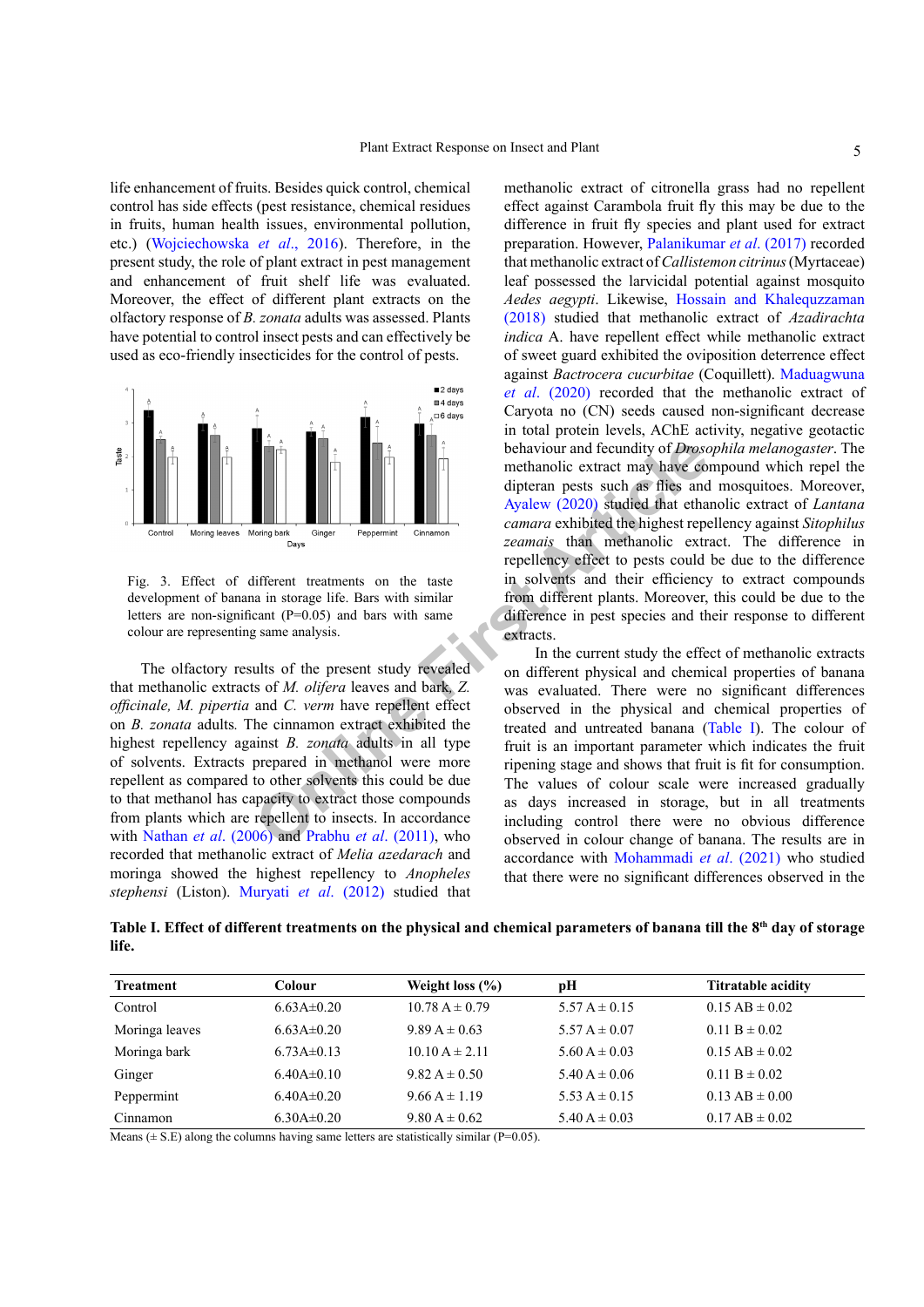[Fi](#page-6-19)g. Total Schematics and Schematics and Schematics Corputative and Schematics (Mate and Captaceal Article Continuity and Schematics Consideration of the and Schematics Article<br>
Schematics Article and Schematics (Mate and treated and untreated strawberry colour change in storage conditions. Similar results were recorded by [Parsa](#page-7-12) *et al*. [\(2020\)](#page-7-12) that in storage the colour become darker and there was no significant difference observed in the treated and untreated cherries colour. Weight loss was recorded in all treatments and increase in weight loss in storage conditions was observed. No significant difference was observed in the weight loss between the treated and untreated banana until  $8<sup>th</sup>$  day of storage. The results agree with Contigiani *et al*. (2020) who studied that non-significant difference in weight loss was observed in plant extracts treated and untreated strawberries. In contrast, chillies coated with ALV gel showed lower weight loss as compared to the control ([Ul Hasan](#page-7-13) *et al*., 2021). Loss in weight could be due to the fact that fresh fruits respire and as a result loss in moisture occurs. Moisture loss causes the weight loss as well as senescence of fruit. Moisture loss can be reduced through coatings with coating material (Ratra *et al*., 2016). pH of banana increased as days of storage increased. Moreover, there were no significant differences observed in the pH of treated and untreated bananas. The results coincide with Mohammadi *et al*. (2021) who recorded that pH of strawberry fruits increased during storage time. Moreover, the treatments did not alter the pH of strawberry significantly. Total titratable acidity (TTA) of all treatments decreased along storage duration except moringa leaves and ginger treatments. The results agree with Nair *et al*. [\(2018\)](#page-6-19) who studied that TTA of guava treated with PPE extract decreased gradually. The decrease in TTA of fruits could be due to that the changes in the metabolic process of fruits during the respiratory process (Rasouli *et al*., 2019).

## **CONCLUSION**

The outcomes of the present research revealed that botanicals can be used as an alternative of synthetic pesticides for the management of *Bactrocera zonata* Saund. (Tephritidae: Diptera) to protect the environment from their hazards. Among all extracts, methanolic extract of peppermint is most effective and it also exhibited no effect on the quality of fruit. However, further research is required for isolation and identification of phytochemicals, responsible for such activity so that this may be exploited for the management of *B. zonata* population in the field.

## **ACKNOWLEDGMENTS**

The authors would like to thank Mr. Muhammad Zakria and Ms. Aiman Ishfaq for their help during the work. Moreover, we are grateful to the Department of Horticulture, Faculty of Agricultural Sciences and Technology, Bahauddin Zakariya University Multan for

providing support and facilities to perform this study. We did not receive any specific grant from funding agencies in the public, commercial, or not-for-profit sectors.

## *Statement of conflict of interest*

The authors have declared no conflict of interest.

## **REFERENCES**

- <span id="page-5-3"></span>Abbas, A., Zaib, M.S., Zakria, M., Zaka, S.M., Hameed, Y., Sarmad, M., Zia, A., Wang, M.Q., 2021. Effect of secretions from the ant species *Camponotus compressus* and *Messor himalayanus* on *Bactrocera dorsalis*. *Ent. Exp. Appl*., **169**: 1-7.
- Akgüngör, S., Barbaros, R.F. and Kumral, N., 2002. *Competitiveness of the Turkish fruit and vegetable processing industry in the European Union market*. Russian and East European Finance and Trade. pp. 34-53.
- <span id="page-5-0"></span>Allwood, A., Chinajariyawong, A., Kritsaneepaiboon, S., Drew, R., Hamacek, E., Hancock, D., Hengsawad, C., Jipanin, J., Jirasurat, M. and Krong, C.K., 1999. Host plant records for fruit flies (Diptera: Tephritidae) in Southeast Asia. *Raff. Bull. Zool*., **47**: 1-92.
- <span id="page-5-5"></span>Ayalew, A.A., 2020. Insecticidal activity of *Lantana camara* extract oil on controlling maize grain weevils. *Toxicol. Res. Appl.,* **4**: 1-10. [https://doi.](https://doi.org/10.1177/2397847320906491) org/10.1177/2397847320906491
- <span id="page-5-2"></span>Bashir, A., Anjum, A., Ahmad, A., Yousaf, M. and Muhammad, W., 2005. Comparison of different methods to control fruit fly (*Carpomyla vesuvlana*) on BER (*Zizyphus mauritlana*). *Pak. Entomol*., Corpus ID: 14366579.
- <span id="page-5-4"></span>Bico, S.L.S., de Jesus Raposo, M.F., De Morais, R.M.S.C. and De Morais, A.M.M.B., 2010. Chemical dips and edible coatings to retard softening and browning of fresh-cut banana. *Int. J. Posthar. Technol. Innov*., **2**: 13-24. [https://doi.](https://doi.org/10.1504/IJPTI.2010.038185) [org/10.1504/IJPTI.2010.038185](https://doi.org/10.1504/IJPTI.2010.038185)
- Campos, E.V., Proença, P.L., Oliveira, J.L., Bakshi, M., Abhilash, P. and Fraceto, L.F., 2019. Use of botanical insecticides for sustainable agriculture: Future perspectives. *Ecol. Indicat*., **105**: 483-495. <https://doi.org/10.1016/j.ecolind.2018.04.038>
- <span id="page-5-1"></span>Choudhary, J.S., Kumari, A., Das, B., Maurya, S. and Kumar, S., 2012. Diversity and population dynamic of fruit flies species in methyl eugenol based parapheromone traps in Jharkhand region of India. *Ecoscan,* **1**: 57-60.
- Contigiani, E.V., Sanchez, G.M.J., Castro, M.A., Gómez, P.L. and Alzamora, S.M., 2020. Efficacy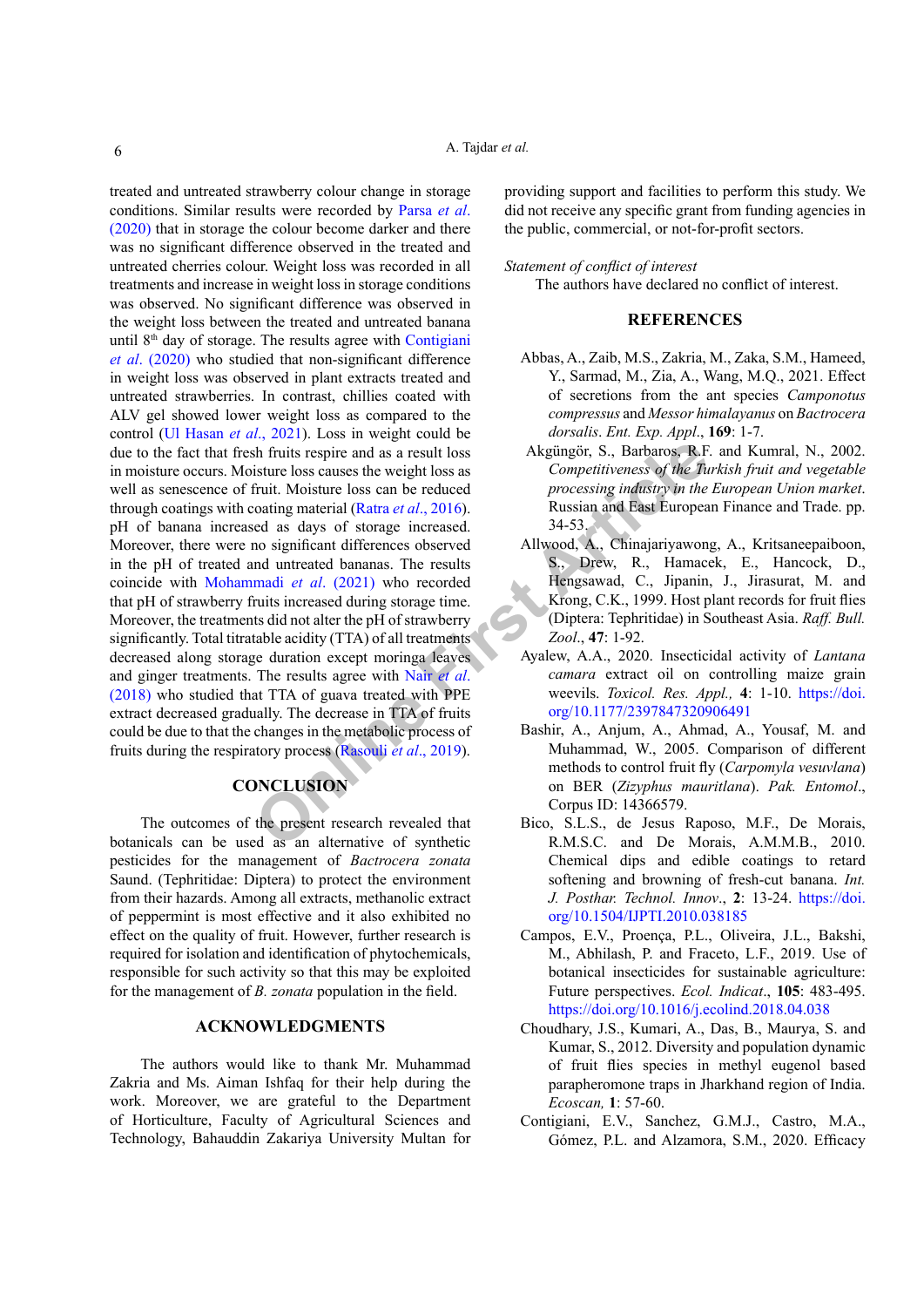of mild thermal and pulsed light treatments, individually applied or in combination, for maintaining postharvest quality of strawberry cv. Albion. *J. Fd. Process. Preserv*., pp. 1-10. [https://](https://doi.org/10.1111/jfpp.15095) [doi.org/10.1111/jfpp.15095](https://doi.org/10.1111/jfpp.15095)

- <span id="page-6-1"></span>El-Gendy, I.R., 2017. Host preference of the peach fruit fly, *Bactrocera zonata* (Saunders) (Diptera: Tephritidae), under laboratory conditions. *J. Ent*., **14**: 160-167. [https://doi.org/10.3923/](https://doi.org/10.3923/je.2017.160.167) [je.2017.160.167](https://doi.org/10.3923/je.2017.160.167)
- <span id="page-6-3"></span>Daane, K.M. and Johnson, M.W., 2010. Olive fruit fly: Managing an ancient pest in modern times. *Annu Rev. Ent*., **55**: 151-169. [https://doi.org/10.1146/](https://doi.org/10.1146/annurev.ento.54.110807.090553) [annurev.ento.54.110807.090553](https://doi.org/10.1146/annurev.ento.54.110807.090553)
- <span id="page-6-7"></span>De Meyer, M., Mohamed, S. and White, I., 2007. *Invasive fruit fly pests in Africa* 2007. Available onlin: http://www. africamuseum. be/fruitfly/ [AfroAsia. htm.](http://www. africamuseum. be/fruitfly/AfroAsia. htm)
- <span id="page-6-0"></span>Solu[t](https://doi.org/10.9734/jocamr/2020/v10i430172)ion [A](https://doi.org/10.9734/jocamr/2020/v10i430172)ssumed, S. and White, I., 2007. <br>
Dependent of the action of the manneal of the transition of the transition of the manneal of the encapsulation of the encapsulation of the encapsulation of the encapsulation of t de Oliveira, J.L., Campos, E.V.R., Bakshi, M., Abhilash, P. and Fraceto, L.F., 2014. Application of nanotechnology for the encapsulation of botanical insecticides for sustainable agriculture: Prospects and promises. *Biotechnol. Adv*., **32**: 1550-1561. <https://doi.org/10.1016/j.biotechadv.2014.10.010>
- <span id="page-6-11"></span>Gomez-Lopez, V.M., Rajkovic, A., Ragaert, P., Smigic, N. and Devlieghere, F., 2009. Chlorine dioxide for minimally processed produce preservation: A review. *Trends Fd. Sci. Technol*., pp. 17–26. https:// [doi.org/10.1016/j.tifs.2008.09.005](https://doi.org/10.1016/j.tifs.2008.09.005)
- <span id="page-6-12"></span>Hossain, M. and Iqbal, A., 2016. Effect of shrimp chitosan coating on postharvest quality of banana (*Musa sapientum* L.) fruits. *Int. Fd. Res. J*., **23**: 277.
- <span id="page-6-16"></span>Hossain, S., and Khalequzzaman, M., 2018. Repellent and oviposition deterrent activity of leaf extracts of *Azadirachta indica* A. Juss., *Persicaria hydropiper* (L.) Spach. and *Vitex negundo* Linn. against the melon fruit fly. *Bactrocera cucurbitae* (Coquillett) (Diptera: Tephritidae). *J. Ent. Zool. Stud*., **6**: 2291- 2295.
- <span id="page-6-6"></span>Ilyas, A., Khan, H.A.A. and Qadir, A., 2017. Effect of leaf extracts of some indigenous plants on settling and oviposition responses of peach fruit fly, *Bactrocera zonata* (Diptera: Tephritidae). *Pakistan J. Zool*., **49**: 1547-1551. [https://doi.org/10.17582/](https://doi.org/10.17582/journal.pjz/2017.49.5.1547.1553) [journal.pjz/2017.49.5.1547.1553](https://doi.org/10.17582/journal.pjz/2017.49.5.1547.1553)
- <span id="page-6-8"></span>Isman, M.B., 2006. Botanical insecticides, deterrents, and repellents in modern agriculture and an increasingly regulated world. *Annu. Rev. Ent*., **51**: 45-66. [https://doi.org/10.1146/annurev.](https://doi.org/10.1146/annurev.ento.51.110104.151146) [ento.51.110104.151146](https://doi.org/10.1146/annurev.ento.51.110104.151146)
- <span id="page-6-4"></span>Jin, T., Zeng, L., Lin, Y., Lu, Y. and Liang, G., 2011. Insecticide resistance of the oriental fruit

fly, *Bactrocera dorsalis* (Hendel) (Diptera: Tephritidae), in mainland China. *Pest Manage. Sci.,* **67**: 370-376.<https://doi.org/10.1002/ps.2076>

- <span id="page-6-10"></span>Khan, M., 2013. Potential of liquid larval diets for mass rearing of Queensland fruit fly, *Bactrocera tryoni* (Froggatt) (Diptera: Tephritidae). *Aust. J. Ent.,* **52**: 268-276.<https://doi.org/10.1111/aen.12024>
- <span id="page-6-9"></span>Khan, S., Taning, C.N.T., Bonneure, E., Mangelinckx, S., Smagghe, G. and Shah, M.M., 2017. Insecticidal activity of plant-derived extracts against different economically important pest insects. *Phytoparasitica*, **45**: 113-124. [https://doi.](https://doi.org/10.1007/s12600-017-0569-y) [org/10.1007/s12600-017-0569-y](https://doi.org/10.1007/s12600-017-0569-y)
- <span id="page-6-13"></span>Liew, C. and Lau, C., 2012. Determination of quality parameters in Cavendish banana during ripening by NIR spectroscopy. *Int. Fd. Res. J*., **19**: 751-758.
- <span id="page-6-17"></span>Maduagwuna, C.A., Omale, S., Etuh, M.A., and Gyang, S.S., 2020. Effect of methanolic extract of caryota no seed on geotactic behaviour and fecundity in *Drosophila melanogaster. J. Complement. Med. Res*., pp. 38-48. [https://doi.org/10.9734/](https://doi.org/10.9734/jocamr/2020/v10i430172) jocamr/2020/v10i430172
- <span id="page-6-14"></span>Melse-Boonstra, A., 2020. Bioavailability of micronutrients from nutrient-dense whole foods: Zooming in on dairy, vegetables, and fruits. *Front. Nutr*., **7**: 1-12. [https://doi.org/10.3389/](https://doi.org/10.3389/fnut.2020.00101) fnut.2020.00101
- <span id="page-6-18"></span>Mohammadi, L., Ramezanian, A., Tanaka, F. and Tanaka, F., 2021. Impact of aloe vera gel coating enriched with basil (*Ocimum basilicum* L.) essential oil on postharvest quality of strawberry fruit. *J. Fd. Meas. Charact.,* **15**: 353-362. [https://](https://doi.org/10.1007/s11694-020-00634-7) [doi.org/10.1007/s11694-020-00634-7](https://doi.org/10.1007/s11694-020-00634-7)
- <span id="page-6-15"></span>Muryati, Trisyono, Y.A., Witjaksono and Wahyono, 2012. Effects of citronella grass extract on the oviposition behavior of carambola fruit fly (*Bactrocera Carambolae*) in mango. *J. Agric. Biol. Sci*., **7**: 672-679.
- <span id="page-6-2"></span>Nadeem, M., Ahmed, S., Nadeem, S., Ishfaq, M. and Fiaz, M., 2014. Assessment of insecticides resistance in field population of *Bactrocera zonata* (Saunders) (Diptera: Tephritidae). *J. Anim. Pl. Sci.,* **24**: 172-178.
- <span id="page-6-5"></span>Naheed, A., Ghulam, J., Riaz, M., Muhammad, A. and Javed, I., 2004. Effects of plant derivatives on settling response and fecundity of peach fruit fly *Bactrocera zonata* (Saunders). *Sarhad J. Agric*., **20**: 269-274.
- <span id="page-6-19"></span>Naira, M.S., Saxenaa, A. and Kaur, C., 2018. Effect of chitosan and alginate based coatings enriched with pomegranate peel extract to extend the postharvest quality of guava (*Psidium guajava* L.).